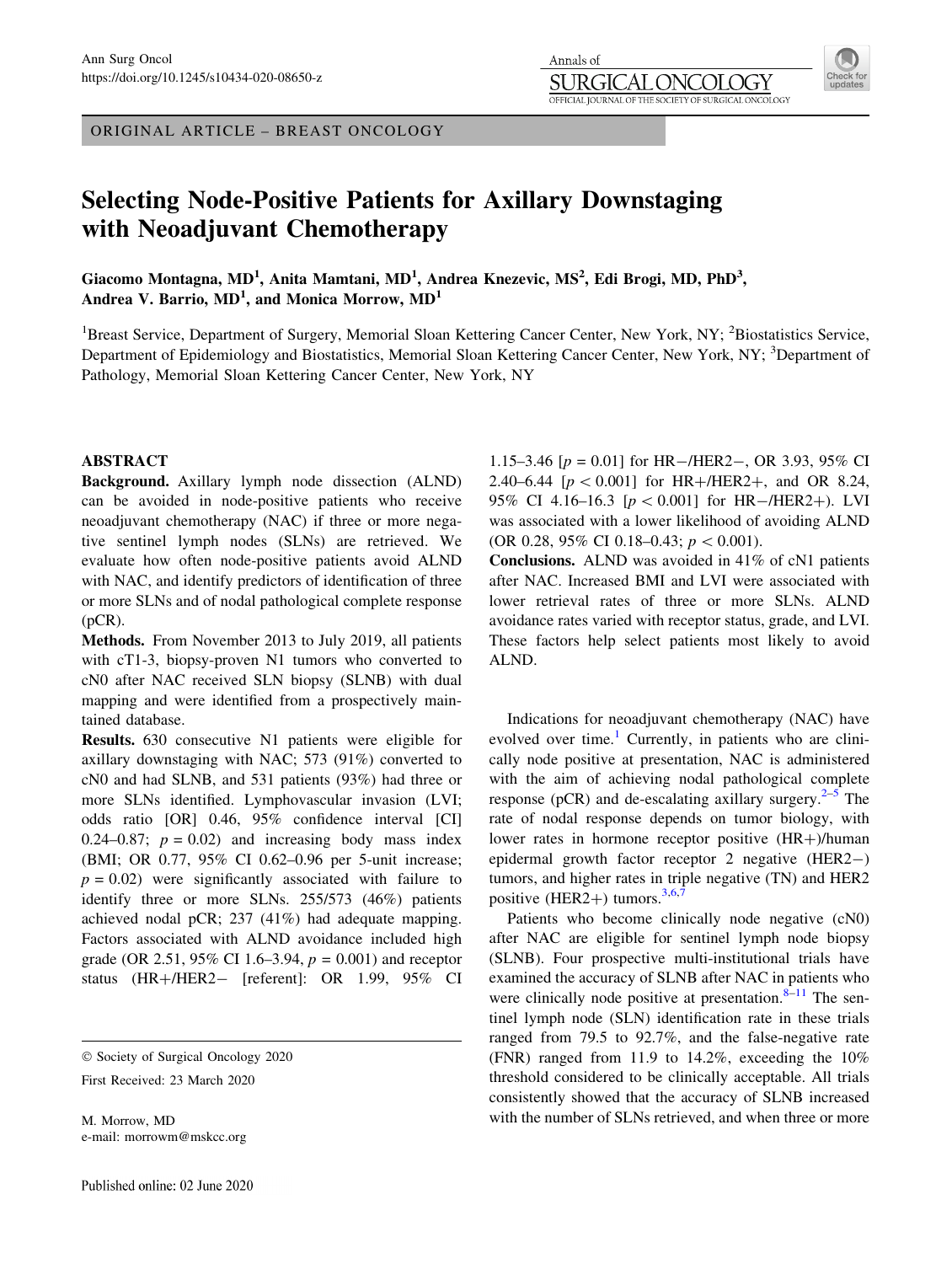<span id="page-1-0"></span>SLNs were removed and dual tracer mapping was used, the FNRs were uniformly  $\lt 10\%$ .<sup>[8–12](#page-6-0)</sup> Since the publication of these trials, the use of SLNB after NAC for node-positive patients at presentation has increased,  $13-16$  but little information is available on how often axillary lymph node dissection (ALND) is avoided with the use of NAC in patients presenting with nodal metastases. A previous report from our institution described our experience with 128 consecutive node-positive patients receiving NAC and found that 48% had identification of three or more SLNs and nodal pathologic complete response (pCR), and were able to avoid  $ALND<sup>3</sup>$  $ALND<sup>3</sup>$  $ALND<sup>3</sup>$  In this study, we sought to confirm this finding in a larger cohort of node-positive patients receiving NAC, and to identify clinicopathological factors associated with finding three or more SLNs and achieving nodal pCR, the two mandatory conditions required to safely avoid ALND.

## METHODS

Beginning in 2013, clinically node-positive patients with biopsy-proven metastases treated at our institution received NAC with the intention of downstaging the axilla to avoid ALND. Those who presented with cT1–3 N1 disease, who converted to cN0 on physical exam, were eligible for SLNB. Sonographic evaluation of the axilla after NAC was not routine, and nodal clipping was not routinely employed. In patients presenting with clips placed in metastatic nodes elsewhere, retrieval of the clipped node was not required. Clinical T4 and cN2/3 patients were considered ineligible for SLNB irrespective of their response to NAC. SLNB was performed with dual tracer (technetium-99m sulfur colloid and isosulfan blue dye) in all patients. Sentinel nodes were defined as hot, blue, or palpably abnormal nodes. Based on the results of clinical trials demonstrating FNRs of  $\langle 10\%$  with retrieval of three or more SLNs, ALND was omitted if three or more SLNs were identified (adequate mapping) and nodal pCR in the SLNs was achieved.

Frozen section of the lymph nodes was performed intraoperatively, followed by routine histological assessment; immunohistochemistry was not routinely performed. Macrometastases, micrometastases, and isolated tumor cells in the SLN post-NAC were all considered indications for ALND.

After Institutional Review Board approval, we queried our prospectively maintained database to identify consecutive stage II–III breast cancer patients with biopsy-proven

nodal metastasis at presentation. Patients with a prior history of ipsilateral breast cancer were excluded. The majority of patients (85%) received dose-dense anthracycline and taxane-based chemotherapy regimens, 6% received concomitant platinum salts, and all  $HER2 + pa$ tients received trastuzumab and pertuzumab. Of patients who converted to cN0 and had SLNB, we compared those who had three or more SLNs identified (adequate mapping) with those who did not (inadequate mapping). We also compared those who had three or more SLNs and nodal pCR who avoided ALND versus all others. Demographic and clinical characteristics were compared between groups using Fisher's exact test for categorical variables and the Wilcoxon rank-sum test for continuous variables. Univariate and multivariable logistic regression was used to estimate the odds of finding three or more SLNs, and the odds of finding three or more SLNs and having nodal pCR. All tests were evaluated for statistical significance at alpha level 0.05. Statistical analysis was performed using SAS version 9.4 (SAS Institute, Cary, NC, USA).



FIG. 1 Study flowchart. NAC neoadjuvant chemotherapy, cT clinical tumor stage, cN clinical nodal stage, SLNB sentinel lymph node biopsy, SLNs sentinel lymph nodes, pCR pathologic complete response, ALND axillary lymph node dissection, NAC neoadjuvant chemotherapy \*Thirty-three patients were randomized to axillary radiation therapy in the Alliance A011202 trial. †ALND was deferred for 27 cases with residual disease by either patient preference or clinical judgment (14 patients had isolated tumor cells, 10 had micrometastases, and 3 had macrometastases)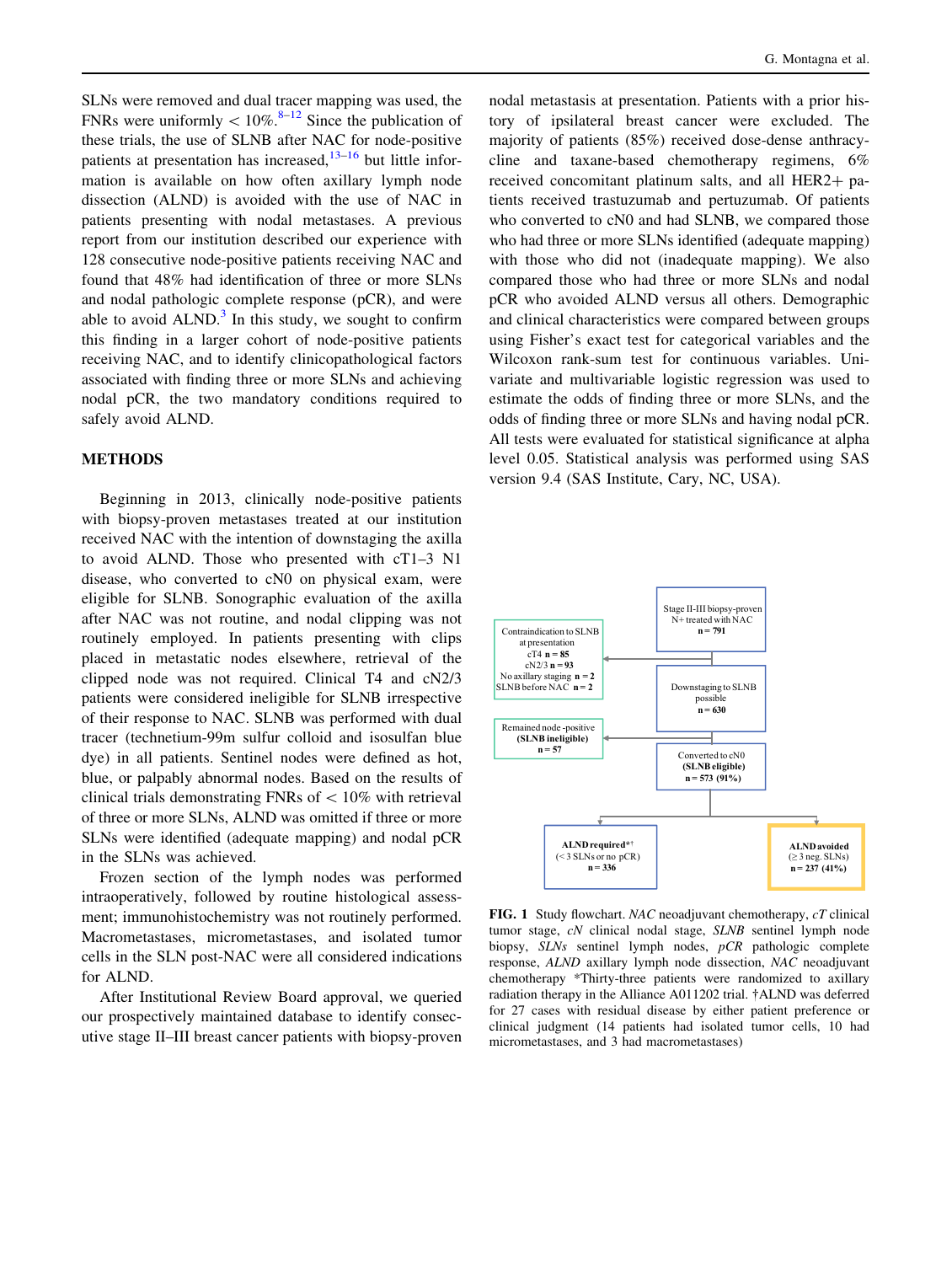|                                   | Overall<br>$(n = 573)$ | $<$ 3 SLNs<br>retrieved<br>$(n = 42)$ | $\geq$ 3 SLNs<br>retrieved<br>$(n = 531)$ | $p$ value <sup>a</sup> | ALND avoided<br>$(n = 237)$ | ALND required<br>$(n = 336)$ | $p$ value <sup>a</sup> |
|-----------------------------------|------------------------|---------------------------------------|-------------------------------------------|------------------------|-----------------------------|------------------------------|------------------------|
| Age, years                        | 49 (24-82)             | 53 (36-78)                            | 49 (24-82)                                | 0.07                   | 49 $(24 - 82)$              | $50(27-78)$                  | 0.08                   |
| BMI, $\text{kg/m}^2$              | $25.8(15.9 - 68.3)$    | 28.4 (17.4–47.5)                      | $25.7(15.9 - 68.2)$                       | 0.01                   | $25.6(16.9 - 68.2)$         | $26.1(15.9-47.5)$            | 0.24                   |
| Palpable node at<br>presentation  |                        |                                       |                                           | 0.84                   |                             |                              | 0.55                   |
| N <sub>0</sub>                    | 146                    | 10(7)                                 | 136 (93)                                  |                        | 55 (38)                     | 91 (62)                      |                        |
| Borderline                        | 13                     | 0(0)                                  | 13 (100)                                  |                        | 6(46)                       | 7(54)                        |                        |
| Yes                               | 414                    | 32(8)                                 | 382 (92)                                  |                        | 176 (43)                    | 238 (57)                     |                        |
| Palpable tumor at<br>presentation |                        |                                       |                                           | 0.19                   |                             |                              | 0.23                   |
| No                                | 59                     | 6(10)                                 | 53 (90)                                   |                        | 26(44)                      | 33 (56)                      |                        |
| Borderline                        | 12                     | 2(17)                                 | 10(83)                                    |                        | 2(17)                       | 10(83)                       |                        |
| Yes                               | 502                    | 34 (7)                                | 468 (93)                                  |                        | 209(42)                     | 293 (58)                     |                        |
| Clinical T at presentation        |                        |                                       |                                           | 0.03                   |                             |                              | 0.85                   |
| 1                                 | 110                    | 6(5)                                  | 104(95)                                   |                        | 42 (38)                     | 68 (62)                      |                        |
| $\overline{2}$                    | 334                    | 19(6)                                 | 315 (94)                                  |                        | 141 (42)                    | 193 (57)                     |                        |
| 3                                 | 125                    | 16(13)                                | 109 (87)                                  |                        | 52 $(41)$                   | 73 (58)                      |                        |
| X                                 | $\overline{4}$         | 1(25)                                 | 3(75)                                     |                        | 2(50)                       | 2(50)                        |                        |
| Subtype                           |                        |                                       |                                           | 0.55                   |                             |                              | < 0.001                |
| $HR+ / HER2-$                     | 241                    | 14(6)                                 | 227 (94)                                  |                        | 49 (20)                     | 192 (80)                     |                        |
| $HR+ / HER2+$                     | 138                    | 13(9)                                 | 125 (91)                                  |                        | 76 (55)                     | 62(45)                       |                        |
| $HR$ -/HER2+                      | 80                     | 7(9)                                  | 73 (91)                                   |                        | 62 (78)                     | 18(23)                       |                        |
| $HR - / HER2 -$                   | 114                    | 8(7)                                  | 106(93)                                   |                        | 50 (44)                     | 64 (56)                      |                        |
| Histology                         |                        |                                       |                                           | 0.60                   |                             |                              | 0.002                  |
| Ductal                            | 437                    | 31(7)                                 | 406 (93)                                  |                        | 194 (44)                    | 243 (56)                     |                        |
| Lobular and mixed                 | 41                     | 2(5)                                  | 39 (95)                                   |                        | 7(17)                       | 34 (83)                      |                        |
| Micropapillary and<br>mixed       | 36                     | 5(14)                                 | 31 (86)                                   |                        | 10(28)                      | 26 (72)                      |                        |
| Apocrine and mixed                | 40                     | 3(8)                                  | 37 (93)                                   |                        | 20(50)                      | 20(50)                       |                        |
| Other                             | 19                     | 1(5)                                  | 18 (95)                                   |                        | 6(32)                       | 13 (68)                      |                        |
| LVI <sup>b</sup>                  | 213                    | 23 (11)                               | 190 (89)                                  | 0.02                   | 46 (22)                     | 167 (78)                     | < 0.001                |
| Grade                             |                        |                                       |                                           | 0.72                   |                             |                              | < 0.001                |
| $\mathbf I$                       | $\tau$                 | 0(0)                                  | 7(100)                                    |                        | 1(14)                       | 6(86)                        |                        |
| $\;$ II                           | 228                    | 19(8)                                 | 209 (92)                                  |                        | 55 (24)                     | 173 (76)                     |                        |
| $\rm III$                         | 338                    | 23(7)                                 | 315 (93)                                  |                        | 181 (54)                    | 157 (46)                     |                        |

#### <span id="page-2-0"></span>TABLE 1 Clinicopathological features

Data are expressed as frequency (row percentage) for categorical variables and median (range) for continuous variables Statistically significant values are indicated in bold

SLNs sentinel lymph nodes, BMI body mass index, HR hormone receptor, LVI lymphovascular invasion, ALND axillary lymph node dissection, HR hormone receptor, HER2 human epidermal growth factor receptor

<sup>a</sup>Results from Fisher's exact test for categorical variables and Wilcoxon rank-sum test for continuous variables

<sup>b</sup>LVI was present on core biopsy or final biopsy

## RESULTS

Between November 2013 and July 2019, 791 biopsyproven node-positive patients were treated with NAC; 630 patients had cN1 disease and were eligible for downstaging to SLNB. Of these, 573 (91%) converted to cN0 and had SLNB, and comprised the primary study group (Fig. [1](#page-1-0)). Table 1 shows the clinicopathological characteristics of the entire cohort and compares patients with three or more SLNs identified versus those with fewer than three SLNs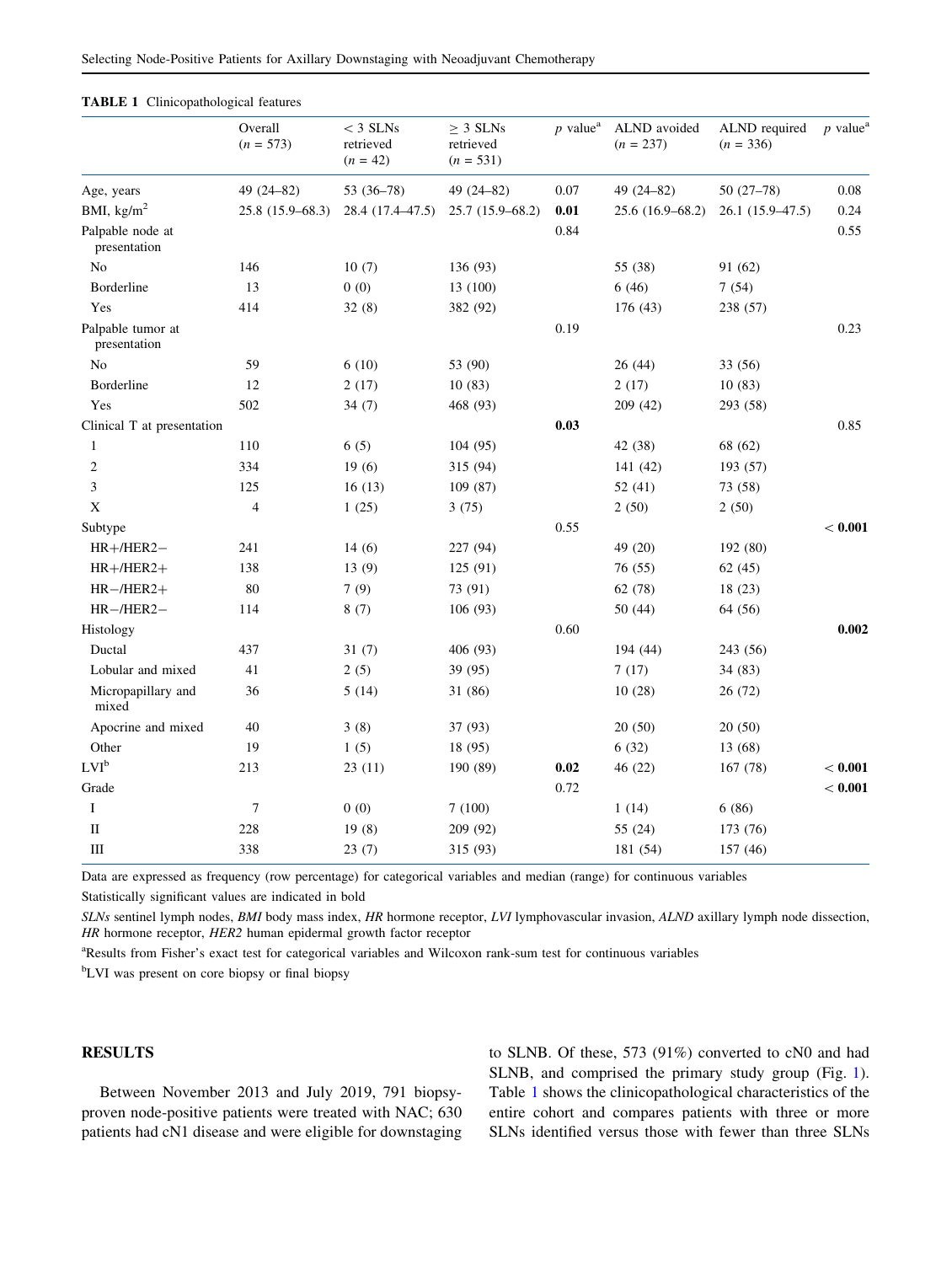identified, as well as patients who were spared ALND versus those who were not. Median patient age was 49 years (range 24–82 years) and median body mass index (BMI) was  $25.8 \text{ kg/m}^2$  (range 15.9–68.3 kg/m<sup>2</sup>). The majority of patients (58%) had cT2 tumors. Clinically palpable axillary adenopathy at presentation was present in  $72\%$  of cases. Forty-two percent of patients had HR+/ HER2- tumors, 38% had HER2+ tumors, and 20% had TN tumors. Ninety-nine percent of tumors were poorly or moderately differentiated, and lymphovascular invasion (LVI) was present on core biopsy  $(n = 101)$  or at final pathology  $(n = 112)$  in 213 (37%) tumors.

# Predictors of Retrieval of Three or More Sentinel Lymph Nodes

Inadequate mapping, defined as identification of fewer than three SLNs, occurred in 42 (7%) patients; failed mapping was rare and occurred in only 11 (2%) cases. In the inadequate-mapping group, the median number of SLNs removed was 1 (range 0–2). Three or more SLNs were found in 531 (93%) cases, with a median of four SLNs retrieved (range 3–10). While the average number of SLNs retrieved varied by surgeon, all 16 surgeons included in the study removed, on average, more than three SLNs.

On univariate analysis, patients with inadequate mapping had higher BMI (median BMI 28.4 kg/m<sup>2</sup> vs. 25.7 kg/  $m^2$ ;  $p = 0.01$ ), were more likely to present with T3 tumors  $(38\% \text{ vs. } 21\%; p = 0.03)$ , and were more likely to have LVI (55% vs. 36%;  $p = 0.02$ ). Patients with inadequate mapping were older (median age 53 vs. 49 years), but the difference did not reach statistical significance ( $p = 0.07$ ). The presence of palpable nodes at presentation did not impact the accuracy of mapping  $(p = 0.84)$  (Table [1](#page-2-0)). On multivariable analysis, BMI and LVI remained independently associated with decreased odds of retrieving three or more SLNs (odds ratio [OR] 0.77, 95% confidence interval [CI] 0.62–0.96, and OR 0.46, 95% CI 0.24–0.87, respectively) (Table [2](#page-4-0)).

## Predictors of Avoiding Axillary Lymph Node Dissection

Overall, 255/573 (46%) patients achieved nodal pCR. Of these, 18 had inadequate mapping and 237 (or 41% of the study cohort) had adequate mapping and were able to avoid ALND. Patients with ductal and apocrine tumors were more likely to avoid ALND compared with those with lobular and micropapillary histology (44% and 50% vs. 17% and 28%, respectively;  $p = 0.002$ ). Omission of ALND occurred in 20% of HR+/HER2- tumors, 44% of TN tumors,  $55\%$  of HR+/HER2+ tumors, and 78% of HR-/HER2+ tumors ( $p < 0.001$ ). LVI was more often present in patients requiring ALND than in those who did

not require ALND (78% vs. 22%;  $p < 0.001$ ), and highgrade tumors were more frequently associated with avoidance of ALND than moderate- and low-grade tumors (54% vs. 24% and 14%, respectively;  $p < 0.001$ ) (Table [1\)](#page-2-0). On multivariable analysis, factors that remained independently associated with avoidance of ALND were high grade (OR 2.51, 95% CI 1.6–3.94;  $p < 0.001$ ) and receptor status (HR+/HER2- [referent]: OR 1.99, 95% CI 1.15–3.46,  $p = 0.01$  for HR-/HER2-; OR 3.93, 95% CI 2.40–6.44,  $p < 0.001$  for HR+/HER2+, and OR 8.24, 95% CI 4.16–16.3,  $p < 0.001$  for HR-/HER2+), while LVI (OR 0.28, 95% CI 0.18–0.43;  $p < 0.001$ ) was associated with a lower likelihood of avoiding ALND (Table [3\)](#page-4-0).

## DISCUSSION

In this large series of biopsy-proven, stage II–III, nodepositive breast cancer patients undergoing NAC, the rate of adequate SLN mapping post-NAC, defined as the identification of three or more SLNs, was 93%. This is higher than the rate reported in previous studies. In the SENTinel NeoAdjuvant (SENTINA) and American College of Surgeons Oncology Group (ACOSOG) Z1071 trials, three or more SLNs were found in only 34% and  $57\%^{8,9}$  of cases, respectively. In a recent study from Dana-Farber Cancer Institute/Brigham and Women's Cancer Center (DFCI/ BWCC) assessing the impact of residual disease burden on SLNB outcome, Laws et al. $^{17}$  $^{17}$  $^{17}$  reported a rate of adequate mapping of 67% among cN1 patients after NAC. In a previous study from our institution evaluating the effect of clinical nodal status on the number of SLNs retrieved after NAC, Baker et al. $^{20}$  $^{20}$  $^{20}$  reported that the median number of SLNs retrieved after NAC in cN1 patients was four (range 1–14), and that the rate was stable over the 3-year study period; this is in line with the number of SLNs retrieved in the upfront surgery setting (mean 2.8, range  $1-25$ ).<sup>[18,19](#page-6-0)</sup> The low rates of identification of three or more SLNs in the SENTINA and ACOSOG Z1071 studies may be attributed to the use of dual mapping in only 28% and 79% of cases, respectively. Additionally, in the ACOSOG Z1071 trial, surgeons were only required to retrieve two SLNs, and in the SENTINA trial, a minimum number of SLNs was not pre-specified. In light of the protocol specifications and the requirement for ALND in all patients, surgeons may not have been inclined to continue to search for and remove higher numbers of SLNs. Considering the high frequency of retrieval of three or more SLNs at our institution and the reproducibility of this technique among surgeons, SLNB with dual tracer is our preferred approach to avoid ALND in cN1 patients after NAC.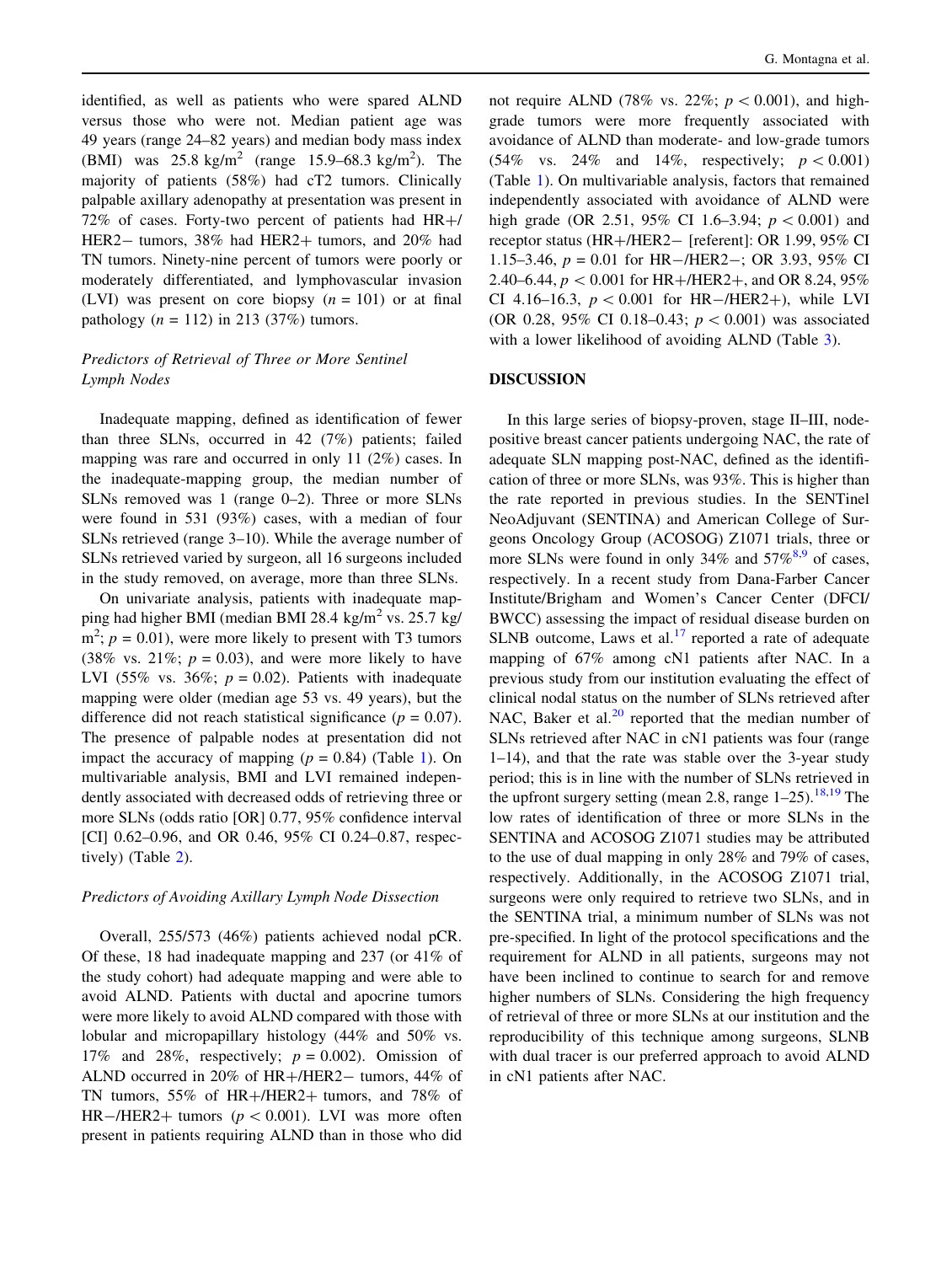<span id="page-4-0"></span>Selecting Node-Positive Patients for Axillary Downstaging with Neoadjuvant Chemotherapy

TABLE 2 Univariate and multivariable associations between clinicopathological factors and the odds of finding three or more SLNs

|                                | Univariate          |           | Multivariable       |           |
|--------------------------------|---------------------|-----------|---------------------|-----------|
|                                | OR (95% CI)         | $p$ value | OR (95% CI)         | $p$ value |
| Age, per 5-year increase       | $0.88(0.77-1.01)$   | 0.07      |                     |           |
| BMI, per 5-unit increase       | $0.77(0.62 - 0.96)$ | 0.02      | $0.77(0.62 - 0.96)$ | 0.02      |
| Palpable node at presentation  | $0.91(0.43 - 1.90)$ | 0.80      |                     |           |
| Palpable tumor at presentation | $1.50(0.61-3.73)$   | 0.38      |                     |           |
| cT at presentation; Ref: 1     |                     |           |                     |           |
| 2                              | $0.96(0.37-2.46)$   | 0.93      |                     |           |
| 3                              | $0.39(0.15-1.04)$   | 0.06      |                     |           |
| Subtype; Ref: HR+/HER2-        |                     |           |                     |           |
| $HR+ / HER2+$                  | $0.59(0.27-1.30)$   | 0.19      |                     |           |
| $HR$ -/HER2+                   | $0.64(0.25-1.65)$   | 0.36      |                     |           |
| $HR - / HER2 -$                | $0.82(0.33 - 2.01)$ | 0.66      |                     |           |
| Histology; Ref: ductal         |                     |           |                     |           |
| Lobular and mixed              | $0.94(0.27-3.23)$   | 0.92      |                     |           |
| Micropapillary and mixed       | $1.49(0.34 - 6.46)$ | 0.60      |                     |           |
| Apocrine and mixed             | $0.47(0.17-1.30)$   | 0.15      |                     |           |
| Other                          | $1.37(0.18-10.6)$   | 0.76      |                     |           |
| LVI.                           | $0.46(0.24 - 0.87)$ | 0.02      | $0.46(0.24 - 0.87)$ | 0.02      |
| Grade III; Ref: I/II           | $1.20(0.64 - 2.27)$ | 0.56      |                     |           |

Statistically significant values are indicated in bold

OR odds ratio, CI confidence interval, BMI body mass index, HR hormone receptor, HER2 human epidermal growth factor receptor 2, LVI lymphovascular invasion

|                                | Univariate          |           | Multivariable     |           |
|--------------------------------|---------------------|-----------|-------------------|-----------|
|                                | OR (95% CI)         | $p$ value | OR (95% CI)       | $p$ value |
| Age, per 5-year increase       | $0.93(0.87-1.00)$   | 0.07      |                   |           |
| BMI, per 5-unit increase       | $0.95(0.83-1.09)$   | 0.46      |                   |           |
| Palpable node at presentation  | $1.23(0.84 - 1.81)$ | 0.30      |                   |           |
| Palpable tumor at presentation | $0.88(0.51-1.52)$   | 0.66      |                   |           |
| cT at presentation; Ref: 1     |                     |           |                   |           |
| 2                              | $1.18(0.76 - 1.84)$ | 0.46      |                   |           |
| 3                              | $1.15(0.68-1.95)$   | 0.59      |                   |           |
| Subtype; Ref: HR+/HER2-        |                     |           |                   |           |
| $HR+ / HER2+$                  | $4.80(3.03 - 7.60)$ | < 0.001   | $3.93(2.40-6.44)$ | < 0.001   |
| $HR$ -/HER2+                   | $13.5(7.32 - 24.9)$ | < 0.001   | $8.24(4.16-16.3)$ | < 0.001   |
| $HR - / HER2 -$                | $3.06(1.88-4.97)$   | < 0.001   | $1.99(1.15-3.46)$ | 0.01      |
| Histology; Ref: ductal         |                     |           |                   |           |
| Lobular and mixed              | $1.25(0.66-2.39)$   | 0.50      | $0.75(0.35-1.62)$ | 0.47      |
| Micropapillary and mixed       | $0.26$ (0.11-0.59)  | 0.001     | $0.46(0.19-1.15)$ | 0.10      |
| Apocrine and mixed             | $0.48(0.23-1.02)$   | 0.06      | $0.63(0.25-1.60)$ | 0.33      |
| Other                          | $0.58(0.22 - 1.55)$ | 0.28      | $0.55(0.19-1.63)$ | 0.28      |
| <b>LVI</b>                     | $0.24(0.17-0.36)$   | < 0.001   | $0.28(0.18-0.43)$ | < 0.001   |
| Grade III; Ref: I/II           | $3.69(2.55 - 5.33)$ | < 0.001   | $2.51(1.60-3.94)$ | < 0.001   |

Statistically significant values are indicated in bold

ALND axillary lymph node dissection, SLNs sentinel lymph nodes, pCR pathologic complete response, OR odds ratio, CI confidence interval, BMI body mass index, HR hormone receptor, HER2 human epidermal growth factor receptor, LVI lymphovascular invasion

TABLE 3 Univariate and multivariable associations between clinicopathological factors and the odds of avoiding ALND (when three or more SLNs are retrieved and nodal pCR is achieved)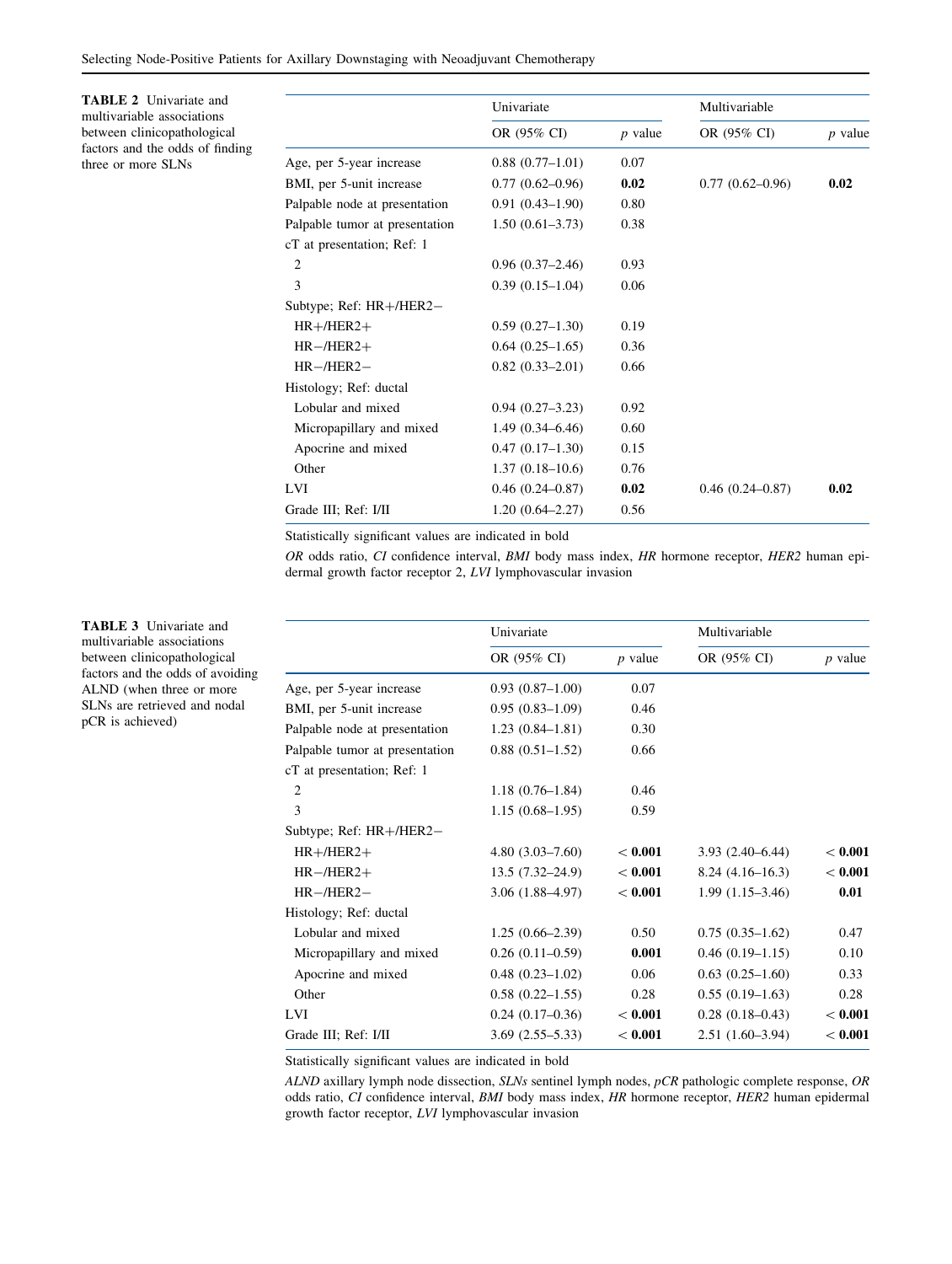In the Baker et al.<sup>[20](#page-6-0)</sup> study, the only two significant predictors of finding three or more SLNs after NAC were younger age  $(< 50$  years) and cN1 status at presentation. In the study from the DFCI/BWCC group, the median number of SLNs was also four, and older age and low grade were the only significant predictors of inadequate mapping.<sup>[17](#page-6-0)</sup> In our study, older age was associated with decreased odds of adequate mapping, but this did not reach statistical significance (OR 0.88, 95% CI 0.77–1.01;  $p = 0.07$ ). On multivariable analysis, the only significant predictors of inadequate mapping were higher BMI and LVI. The influence of BMI on SLN mapping has been described in the upfront surgery setting, $2^{1,22}$  with decreased lymphatic flow due to the increased fatty tissue in the breast hypothesized as the mechanism.<sup>[22](#page-6-0)</sup> The relationship between LVI and the number of SLNs identified is less well described. In the SENTINA trial, the absence of LVI was not predictive of a higher SLN detection rate,  $9$  and studies of other types of primary cancers, such as melanoma, have found the presence of LVI to be associated with an increased number of  $SLNs$ <sup>[23](#page-6-0)</sup>. In the setting of NAC, it is possible that the death of tumor cells in lymphatic vessels leads to fibrosis of these lymphatic channels with failure to take up blue dye or radioactivity, leading to identification of a fewer number of SLNs.

Although the exact mechanisms behind the association of higher BMI and LVI with failure to achieve adequate mapping remain to be elucidated, patients with these characteristics have a significantly increased risk of inadequate mapping. Of the 42 cases with inadequate mapping in our study, 18 (43%) had nodal pCR and could have been potentially spared ALND. Alternative mapping strategies independent of the number of SLNs retrieved may be useful in patients with preoperative characteristics unfavorable for SLNB mapping. In an unplanned analysis of the ACOSOG Z1071 study, the FNR for patients in whom the metastatic node was clipped at diagnosis and retrieved at the time of surgery was  $6.8\%$ .<sup>24</sup> The combination of SLNB with retrieval of the clipped node, termed targeted axillary dissection (TAD), has also been shown to be associated with a low FNR $^{25}$  $^{25}$  $^{25}$  This approach is not without technical challenges, as failure to identify the clip, due to migration into the perinodal fat, has been reported in 3–30% of cases, with variation according to the localization technique used. $26-28$  Nevertheless, TAD may be useful in groups of patients at increased risk for inadequate mapping. Unfortunately, the concordance between pathological prognostic findings on core biopsy and final specimen is limited, $2<sup>9</sup>$  and although LVI was the only pathological factor predictive of both inadequate mapping and failure to avoid ALND, it was present on core biopsy in only 101/213 cases (47%), which limits the application of our findings.

Among patients with adequate mapping, 41% achieved nodal pCR and were spared ALND. Our rate of nodal pCR is consistent with the results of the ACOSOG Z1071 trial. $^{30}$  $^{30}$  $^{30}$ We identified  $HER2+$  and TN receptor status, high grade, ductal and apocrine histology, and absence of LVI as predictors of ALND avoidance. As reported in other studies, patients with HER2+ and TN tumors were more likely to achieve nodal pCR and be spared ALND compared with  $HR+/HER2-$  tumors.<sup>[3,7](#page-6-0)[,30](#page-7-0)</sup> Dominici et al.<sup>[7](#page-6-0)</sup> reported a nodal downstaging rate of  $74\%$  in HER2+ patients treated with trastuzumab only, with no difference based on estrogen receptor status. Our downstaging rate in the  $HER2+$  group, where all patients received dual anti-HER2 therapy, was 63%, with a significant difference according to the hormone receptor status (78% in the HR-/ HER2+ group vs.  $55\%$  in the HR+/HER2+ group;  $p = 0.001$ ). This is consistent with our previous report<sup>[3](#page-6-0)</sup> and with the results of the NeoSphere trial that showed a higher rate of pCR in HR-, HER2+ tumors treated with dual anti-HER2 therapy. $31$  In univariate analysis, micropapillary histology was associated with a lower rate of nodal pCR (OR 0.26, 95% CI 0.11–0.59;  $p = 0.001$ ), but this did not remain significant in multivariable analysis, likely due to the limited number of cases. $32$  Micropapillary tumors are known to be associated with poor prognosis $33$  and poor response to  $NAC.<sup>32</sup>$  $NAC.<sup>32</sup>$  $NAC.<sup>32</sup>$  In our study, the rate of ALND avoidance in this histotype was low, at 28%, second only to the rate of ALND avoidance in the lobular histotype (17%).

In this study, we demonstrate that, with standard surgical techniques and modern NAC regimens, more than 40% of clinically node-positive patients avoided ALND. This rate is likely to increase with the use of new agents, alone or in combination with chemotherapy, which have been shown to increase the rate of  $pCR$ <sup>[34,35](#page-7-0)</sup> Although prospective trials have documented the accuracy of SLN biopsy after NAC, all patients underwent ALND to determine the FNR of the procedure. To the best of our knowledge, this is the first large study examining how often ALND is avoided in node-positive patients with the NAC approach, and examining an optimized SLNB procedure with the use of dual mapping and retrieval of three or more SLNs, as endorsed by national and international guidelines as well as expert panels.<sup>36-38</sup>

The strengths of this study include its large sample size, use of homogenous preoperative systemic therapy regimens, and standardized pathologic assessment and operative techniques, while the limitations of this study include the fact that it was carried out at a single institution with dedicated surgeons and pathologists in which the SLNB procedure is highly standardized, which may limit generalizability. Data on regional recurrence after omitting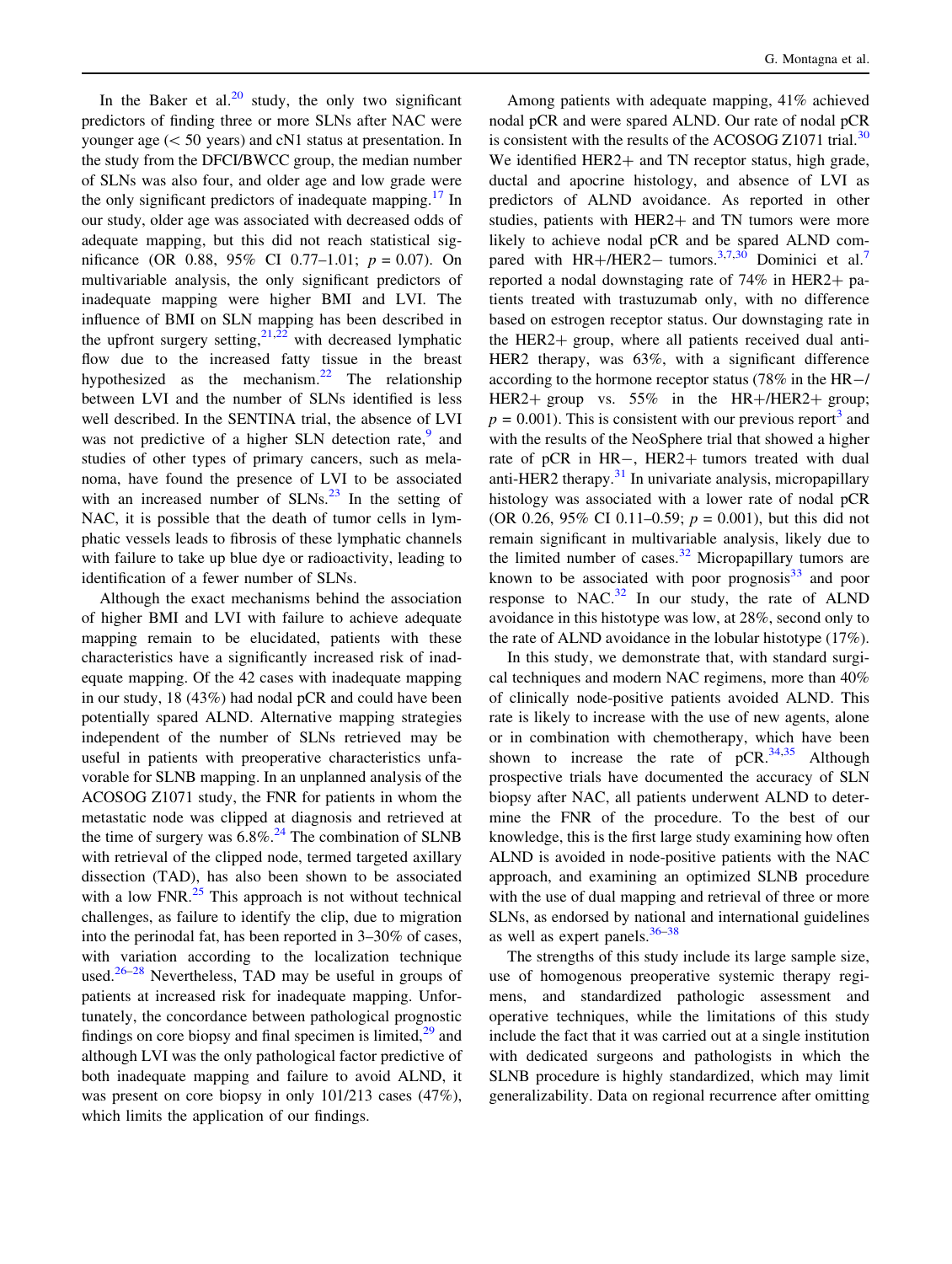<span id="page-6-0"></span>ALND in patients who achieve nodal pCR are limited.<sup>[39](#page-7-0)</sup> Follow-up of this cohort will provide further evidence on the safety of this approach.

# **CONCLUSIONS**

In this large consecutive cohort of node-positive patients treated with NAC, three or more SLNs were retrieved in 93% of cN0 patients post-NAC with the use of dual tracer mapping. ALND was avoided in 41% of patients who achieved nodal pCR and had three or more SLNs retrieved. Women with higher BMI and LVI had lower rates of adequate mapping and represent a group of patients in whom retrieval of the clipped lymph node may help to reduce the need for ALND. The correlation of LVI with axillary downstaging and SLNB identification rate should be further explored. Our results demonstrate that NAC reduces the need for ALND in clinically node-positive patients of all subtypes.

DISCLOSURES The preparation of this manuscript was supported in part by NIH/NCI Cancer Center Support Grant No. P30 CA008748 to Memorial Sloan Kettering Cancer Center. Dr. Monica Morrow has received speaking honoraria from Genomic Health, and Dr. Andrea V. Barrio has received speaking honoraria from Roche. Dr. Giacomo Montagna was supported by the Ticino Cancer League, the Hanne Liebermann Foundation, the Fondation Ancrage, and the HEMMI-Stiftung. Anita Mamtani, Andrea Knezevic, and Edi Brogi have no conflicts of interest to report. This study has been accepted for presentation in poster format at the Society of Surgical Oncology 2020 International Conference on Surgical Cancer Care.

# **REFERENCES**

- 1. King TA, Morrow M. Surgical issues in patients with breast cancer receiving neoadjuvant chemotherapy. Nat Rev Clin Oncol. 2015;12(6):335–43.
- 2. Murphy BL, Day CN, Hoskin TL, Habermann EB, Boughey JC. Neoadjuvant chemotherapy use in breast cancer is greatest in excellent responders: triple-negative and HER2+ subtypes. Ann Surg Oncol. 2018;25(8):2241–48.
- 3. Mamtani A, Barrio AV, King TA, et al. How often does neoadjuvant chemotherapy avoid axillary dissection in patients with histologically confirmed nodal metastases? Results of a prospective study. Ann Surg Oncol. 2016;23(11):3467–74.
- 4. Morrow M. Parsing pathologic complete response in patients receiving neoadjuvant chemotherapy for breast cancer. JAMA Oncol. 2016;2(4):516–7.
- 5. Vila J, Mittendorf EA, Farante G, et al. Nomograms for predicting axillary response to neoadjuvant chemotherapy in clinically node-positive patients with breast cancer. Ann Surg Oncol. 2016;23(11):3501–09.
- 6. Hennessy BT, Hortobagyi GN, Rouzier R, et al. Outcome after pathologic complete eradication of cytologically proven breast cancer axillary node metastases following primary chemotherapy. J Clin Oncol. 2005;23(36):9304–11.
- 7. Dominici LS, Negron Gonzalez VM, Buzdar AU, et al. Cytologically proven axillary lymph node metastases are eradicated in patients receiving preoperative chemotherapy with concurrent

trastuzumab for HER2-positive breast cancer. Cancer. 2010;116(12):2884–9.

- 8. Boughey JC, Suman VJ, Mittendorf EA, et al. Sentinel lymph node surgery after neoadjuvant chemotherapy in patients with node-positive breast cancer: the ACOSOG Z1071 (Alliance) clinical trial. JAMA. 2013;310(14):1455–61.
- 9. Kuehn T, Bauerfeind I, Fehm T, et al. Sentinel-lymph-node biopsy in patients with breast cancer before and after neoadjuvant chemotherapy (SENTINA): a prospective, multicentre cohort study. Lancet Oncol. 2013;14(7):609–18.
- 10. Boileau JF, Poirier B, Basik M, et al. Sentinel node biopsy after neoadjuvant chemotherapy in biopsy-proven node-positive breast cancer: the SN FNAC study. J Clin Oncol. 2015;33(3):258–64.
- 11. Classe JM, Loaec C, Gimbergues P, et al. Sentinel lymph node biopsy without axillary lymphadenectomy after neoadjuvant chemotherapy is accurate and safe for selected patients: the GANEA 2 study. Breast Cancer Res Treat. 2019;173(2):343–52.
- 12. Tee SR, Devane LA, Evoy D, et al. Meta-analysis of sentinel lymph node biopsy after neoadjuvant chemotherapy in patients with initial biopsy-proven node-positive breast cancer. Br J Surg. 2018;105(12):1541–52.
- 13. Wong SM, Weiss A, Mittendorf EA, King TA, Golshan M. Surgical management of the axilla in clinically node-positive patients receiving neoadjuvant chemotherapy: a national cancer database analysis. Ann Surg Oncol. 2019;26(11):3517–25.
- 14. Caudle AS, Bedrosian I, Milton DR, et al. Use of sentinel lymph node dissection after neoadjuvant chemotherapy in patients with node-positive breast cancer at diagnosis: practice patterns of American Society of Breast Surgeons Members. Ann Surg Oncol. 2017;24(10):2925–34.
- 15. Nguyen TT, Hoskin TL, Day CN, et al. Decreasing use of axillary dissection in node-positive breast cancer patients treated with neoadjuvant chemotherapy. Ann Surg Oncol. 2018;25(9):2596–602.
- 16. Di Micco R, Zuber V, Fiacco E, et al. Sentinel node biopsy after primary systemic therapy in node positive breast cancer patients: time trend, imaging staging power and nodal downstaging according to molecular subtype. Eur J Surg Oncol. 2019;45(6):969–75.
- 17. Laws A, Hughes ME, Hu J, et al. Impact of residual nodal disease burden on technical outcomes of sentinel lymph node biopsy for node-positive (cN1) breast cancer patients treated with neoadjuvant chemotherapy. Ann Surg Oncol. 2019;26(12):3846-55.
- 18. McCarter MD, Yeung H, Fey J, Borgen PI, Cody HS, 3rd. The breast cancer patient with multiple sentinel nodes: when to stop? J Am Coll Surg. 2001;192(6):692–97.
- 19. Port ER, Patil S, Stempel M, Morrow M, Cody HS, 3rd. Number of lymph nodes removed in sentinel lymph node-negative breast cancer patients is significantly related to patient age and tumor size: a new source of bias in morbidity assessment? Cancer. 2010;116(8):1987–91.
- 20. Baker JL, Muhsen S, Zabor EC, Stempel M, Gemignani ML. Does lymph node status prior to neoadjuvant chemotherapy influence the number of sentinel nodes removed? Ann Surg Oncol. 2019;26(2):336–42.
- 21. Morrow M, Rademaker AW, Bethke KP, et al. Learning sentinel node biopsy: results of a prospective randomized trial of two techniques. Surgery. 1999;126(4):714–20; discussion 720–712.
- 22. Cox CE, Dupont E, Whitehead GF, et al. Age and body mass index may increase the chance of failure in sentinel lymph node biopsy for women with breast cancer. Breast J. 2002;8(2):88–91.
- 23. Schmidt CR, Panageas KS, Coit DG, Patel A, Brady MS. An increased number of sentinel lymph nodes is associated with advanced Breslow depth and lymphovascular invasion in patients with primary melanoma. Ann Surg Oncol. 2009;16(4):948–52.